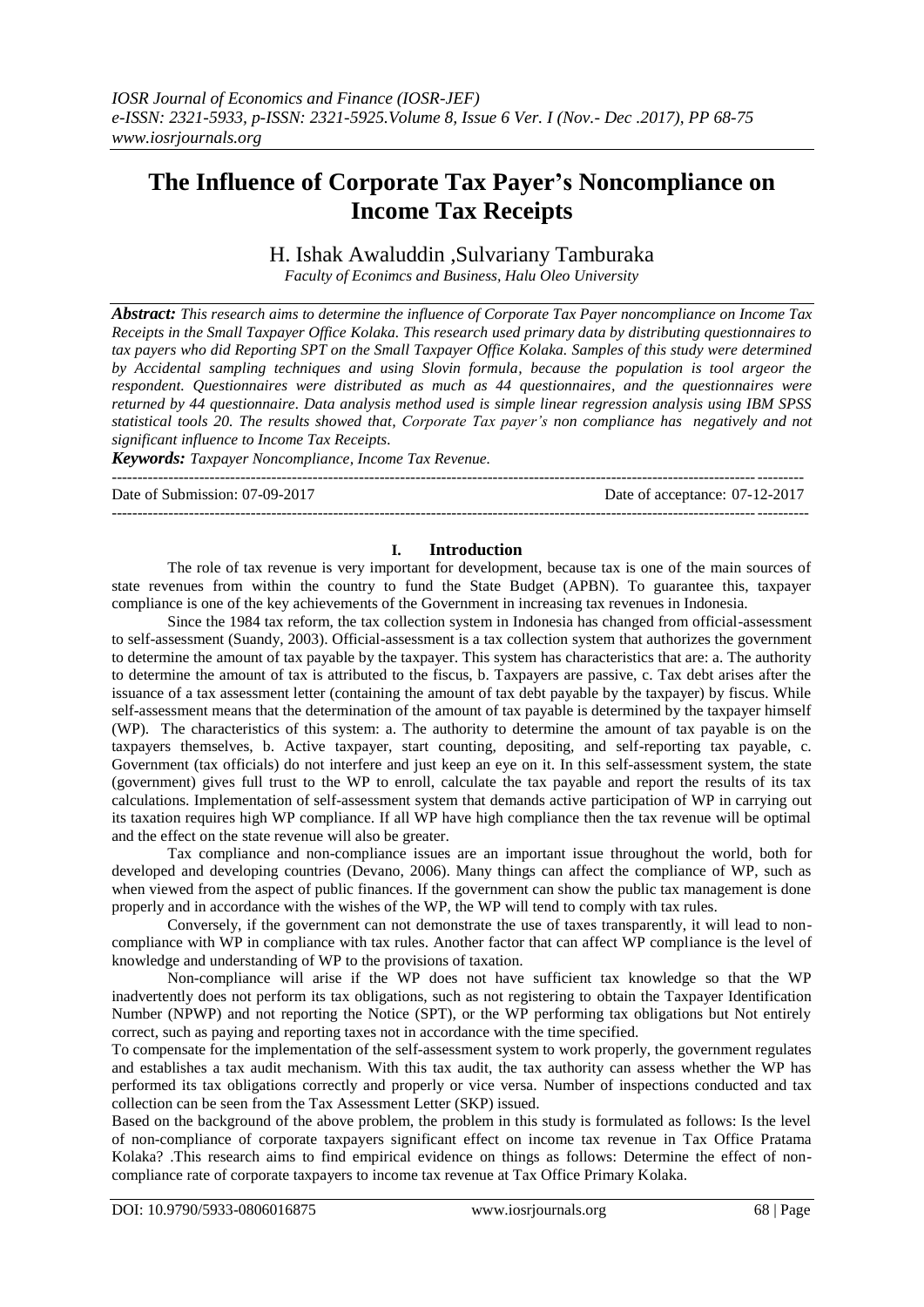### **1. Previous Study**

#### **II. Literature Review**

Research conducted by Tri Suryanti (2013) examines the "Influence of Compliance Rate of Taxpayer Against Increasing Income Tax With Income Tax Collection as Moderation Variables". The difference in this research is in Moderating Variables. Where previous researchers used Tax Billing as Moderating Variables. The result of the research is the compliance rate of corporate taxpayer has significant effect to increase income tax revenue and tax collection can not be moderating variable between taxpayer compliance and increase income tax.

Another study conducted by Euphrasia Susy Suhendra (2010) entitled "The Influence of Taxpayer Compliance Rate Agency Against Increasing Income Tax Income Agency". Object of Taxpayer Research in KPP Pratama in Environment Jakarta Data obtained for the year 2004-2008. The results of this study say that the level of taxpayer compliance bodies there is a positive influence on the increase of corporate income tax at the tax office area Jakarta. The difference of this study lies in the data digukan, previous researchers using data from 2001-2004. The equation of this research lies in the dependent variable that is increasing income tax revenue.

#### **2. Definition of Tax**

The definition of tax according to experts as disclosed by Feldman cited by Waluyo (2010: 7). Taxes are unilaterally enforced achievements and owed to the authorities (according to norms set out in general), without any contrapret, and merely used To cover general expenses.

The definition of tax according to Soemitro in his book Taxation written by Mardiasmo (2006: 22) states that: Tax is the contribution of the people to the state treasury under the law (which can be forced) with no services of lead (kontrapersi) that can be directly demonstrated and used To pay public expenses ".

In the Official (2009: 7) taxes can be grouped into three, namely groupings by group, collection institutions, and its properties, while the penjelasanya among others:

- A. Taxes by class can be divided into two, namely direct taxes and indirect taxes.
- B. Based on the collection agency, the tax can be divided into two, namely the Central Tax and Regional Taxes.
- C. By its nature, taxes are grouped into subjective taxes and objective taxes.

Waluyo (2010: 16) states that the way tax collection is done based on three stelsel, namely real stelsel, stelsel assumption, and mixed stelsel, where penjelasanya are as follows:

#### **A. Real Stelsel**

Taxation is based on a tangible object (income), so that the collection can only take place at the end of the tax year, ie after the actual income is known. The advantages of this stelsel are taxes that are more realistic

#### **B. Stelsel Assumption**

Taxation is based on an assumption regulated by law, for example: a year's income is considered to be the same as the previous year so that at the beginning of the taxable year the amount of tax owed for the current tax year may be determined.

#### **C. Stelsel Mixture**

This stelsel is a combination of real stelsel and stelsel assumption. At the beginning of the year, the amount of tax is calculated based on an assumption, then at the end of the year the tax rate is matched by the actual circumstances.

The definition of Income Tax in article 1 of Law No.7 of 1983 regarding Income Tax as lastly amended by Law No.36 Year 2008 is the Tax imposed on the subject of tax on income received or obtained in the tax year. This implies that the subject of new taxes is subject to income tax when receiving or obtaining income. Waluyo (2010: 89) means that the tax subject as the person directed by the law to tax.

According to Income Tax Law no. 17 Year 2000 tariff of Income Tax regulated in Article 17 paragraph (1) which explains the taxpayer tariffs of domestic agencies are as follows:

#### **Table. Corporate Income Tax Rate 2000-2008**

| Taxable Income Laver                        | <b>Tax Rates</b> |
|---------------------------------------------|------------------|
| Up to you Rp $50.000.000$ ,-                | 10%              |
| Above Rp 50.000.000.- s.d. Rp 100.000.000.- | 15%              |
| Di atas Rp 100.000.000.                     | 30%              |

Source: Law of Income Ps.17 paragraph (1) No. 17 of 2000

Whereas in accordance with the new provisions of the Income Tax Law No.36 of 2008 Article 17, the amount of income tax rate specified on Taxable Income for Domestic Industry Taxpayers and Permanent Establishments can be seen in the following table: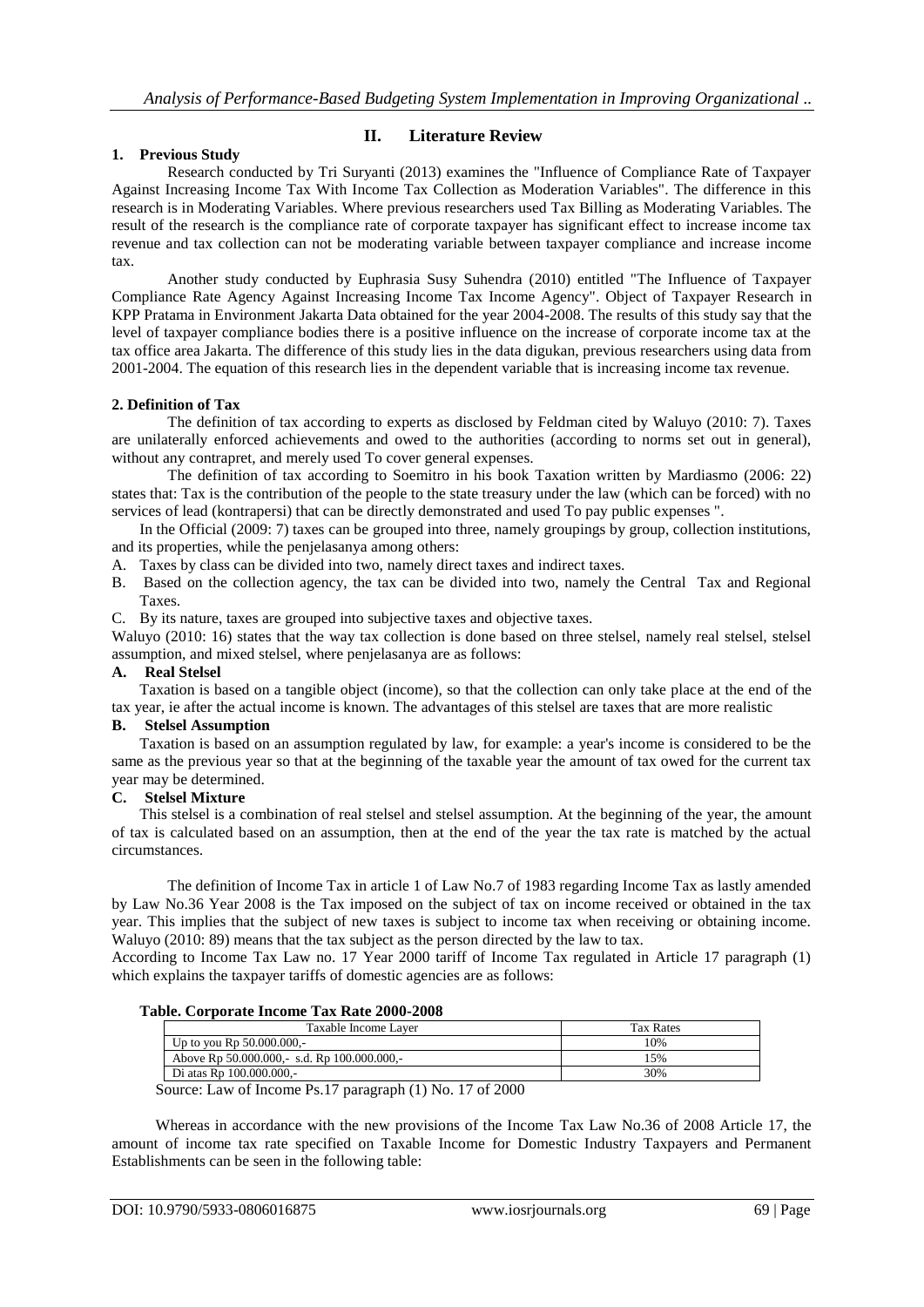| <b>Table.2</b> Corporate Income Tax Rate 2009 and 2010 |                  |                  |  |  |  |
|--------------------------------------------------------|------------------|------------------|--|--|--|
|                                                        | <b>Tax vear</b>  | <b>Tax Rates</b> |  |  |  |
| <b>Single Rate Applicable</b>                          | 2009             | 28%              |  |  |  |
|                                                        | $2010$ and so on | 25%              |  |  |  |

Source: Law on Income Tax Ps.17 No. 36 Year 2008

According to the Minister of Finance Decree No.554 / KMK.04 / 2000, the taxpayer compliance criteria if it meets all the following requirements (Rahayu, 2010):

- A. Timely in submitting SPT for all taxes in the last 2 (two) years.
- B. Has no tax arrears for all taxes, unless it has obtained permission to repay or delay tax payments.
- C. Never been sentenced for committing criminal offenses in the field of taxation within the last 10 (ten) years
- D. In the last 2 (two) years holding the books and in connection with the Taxpayer has been examined, on the last inspection for each type of tax payable at most 5%.
- E. Taxpayers whose financial statements for the last 2 (two) years are audited by a Public Accountant with an unqualified opinion or fair opinion with the exception of not affecting the fiscal loss.

Tax non-compliance is non-compliance with compliance with applicable tax regulations, both formal non-compliance and material noncompliance.

Non-compliance will arise if the taxpayer does not have sufficient tax knowledge, so WP inadvertently does not perform its tax obligations (does not register to obtain NPWP, does not submit SPT, etc.) or performs tax obligations but is not entirely correct (pay and report Taxes are not timely). WP who have the perception that the rules still have many gaps to do the cheating will make WP act disobedient and vice versa if WP feel taxation is very tight to make obedience attitude. WPs who try to be obedient will also be affected by the quality of service office tax office, most people do not want to deal with bureaucracy, complicated rules or slow service.

In self-assessment system non-compliance can develop if there is no firmness from the taxation agency. This can reach a level where the tax system will become paralyzed. Keeping taxpayers in the corridor of taxation regulation, it is anticipated to intensify the examination of taxpayers who meet the criteria for review. The type of non-compliance taxpayers put forward by (Siti Kurnia Rahayu, 2014) are:

- A. Non-compliance filed
- B. Non-compliance to deposit
- C. Non-compliance counting
- D. Non-compliance pays

Definition of Taxpayer based on Law Number 28 Year 2007 regarding General Provisions and Procedures of Taxation are: "Taxpayer Is an individual or entity, including taxpayers, tax-cutter and tax collector, who have rights and obligations of taxation in accordance with the provisions of legislation invitation."

The taxpayer of the Agency shall be the entity referred to in the Law on KUP, including taxpayers, taxcutters and tax collectors who have taxation rights and obligations in accordance with the provisions of the tax laws or have subjective obligations and objective obligations and have registered to Taxpayer Identification Number (NPWP).

#### **Conceptual Framework**

The effect of non-compliance of corporate taxpayers on income tax revenue can be caused by the understanding of taxpayers against tax regulations regarding obligations, sanctions, and rights owned. The taxpayer's understanding of tax laws and regulations will have a positive impact on awareness and compliance in terms of calculating and paying the tax payable yourself, and submitting an annual SPT on time.

#### **Scheme.1 Conceptual Framework**



# **III. Research Method**

The object of this research is the non-compliance of corporate taxpayer as independent variable and Tax Income as the dependent variable at Tax Office ratama Kolaka street Diponegoro N0.35 Kendari.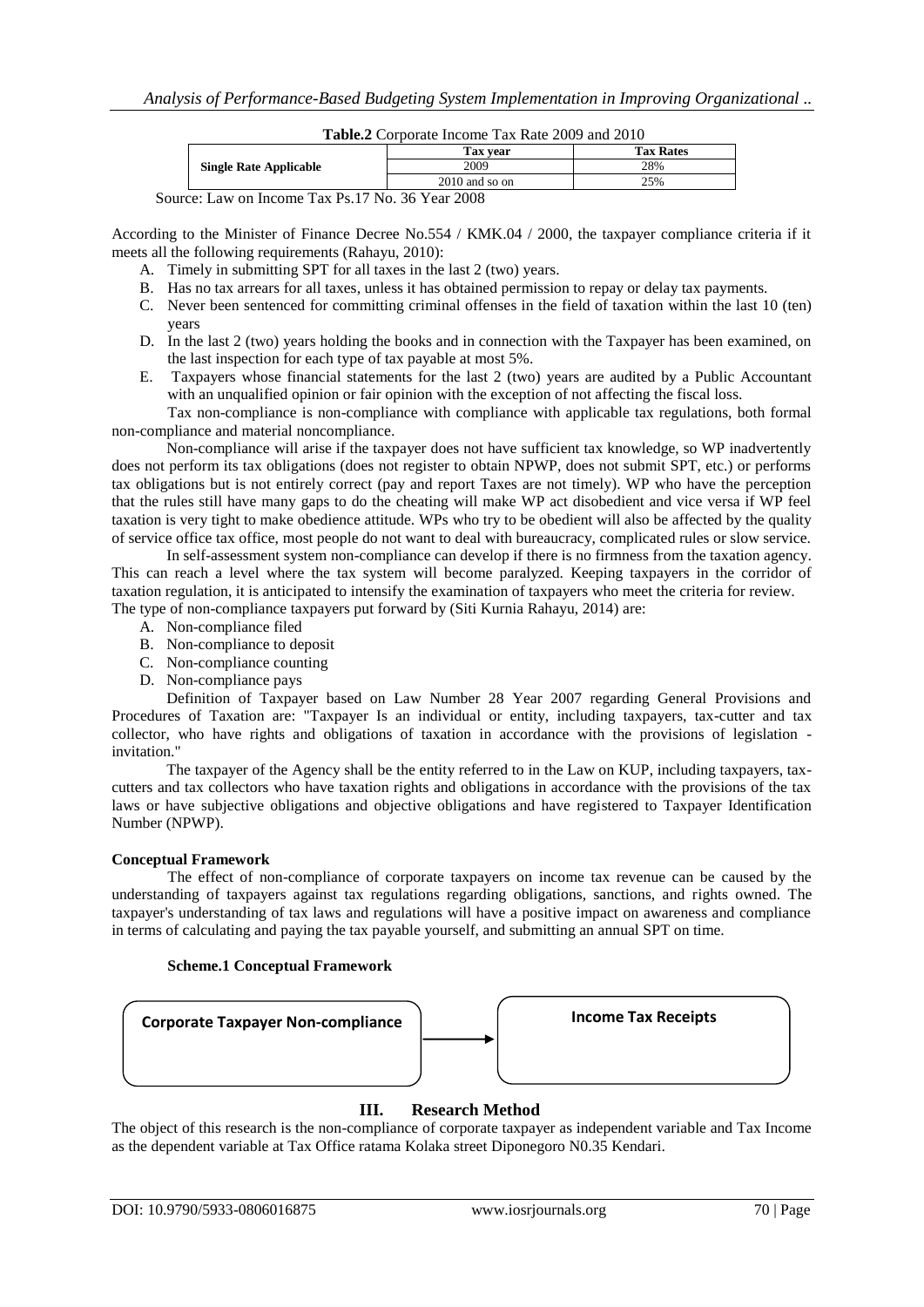The population in this study are taxpayers of agencies registered in KPP Pratama Kolaka, where the number of registered up to 2014 is 3,785 WP. The formula used to determine the sample is using the Slovin formula cited by Umar (2007: 78), which is as follows:

$$
n = \frac{N}{1 + Ne^2}
$$

Information :

*n* : Sample size

- *N* : Population Size
- *e* : Percent leeway inaccuracy due to sampling error in the study, the precision used in social science research is 1%, 5%, 10%, 15%.

The data source in the study is the subject from which data can be obtained (Arikunto, 2002: 107). There are two types of data sources in the study, which are as follows:

- a. Primary data, is data obtained from the first source either from individuals or individuals such as the results of interviews or the results of filling out a questionnaire commonly done by researchers (Umar, 2009: 42).
- b. Secondary Data, is primary data that has been processed further and presented either by the collector of primary data or by other parties in the form of tables or diagrams (Umar, 2009: 42).

Research should use data, then the data need to be grouped first before used in the analysis process (Umar, 2009: 41). This study uses two different types of data that are distinguished as follows:

- a. Qualitative data, is data that can not be measured in numerical scale or numbers. Qualitative data in this research is data obtained from KPP Pratama Kolaka in the form of information not in the form of numbers. This qualitative data such as the history of establishment and organizational structure of KPP Pratama Kolaka.
- b. Quantitative data, is data measured in numeric scales (numbers) (Kuncoro, 2009: 145). Quantitative data in this study is the respondent's answer to the questionnaire question that is measured using a score of Likert scale.

The research method is as follows:

- 1. Documentation, ie data retrieval that has been documented by KPP Pratama Kolaka that is relevant to the research.
- 2. Questionnaires, which are made based on indicators, look from previous research and adjust to the state of the object of research.
- 3. Data processing methods used in this study are:
	- A. Editing
	- B. Coding
	- C. Tabulation

The formula used to determine the percentage of trends score answers (Riduwan, 2009: 89) are:

$$
\% = \frac{\text{Total Overall Score gained}}{\text{Ideal score}} \times 100\%
$$

Information:

Ideal score  $=$  Highest rating number x Number of questions x Number of respondents

Wijaya (in the journal Lasnofa and Misra, 2012) explains that regression analysis aims to analyze the magnitude of the influence of independent variables (independent) on dependent variables (dependent). Regression equation in this research are:

$$
\mathbf{Y} = \mathbf{a} + \mathbf{b}\mathbf{X} + \boldsymbol{\varepsilon}
$$

Information:

 $Y = Income Tax$ 

- A = Constant Number
- $B = Regression Coefficients$
- $X = Non-compliance of Taxable Enterprise$
- $\epsilon$  = Another variable not examined

A regression model before use should meet some of the assumptions commonly called classical assumptions. Some classical assumptions that need to be met are: A. Normality test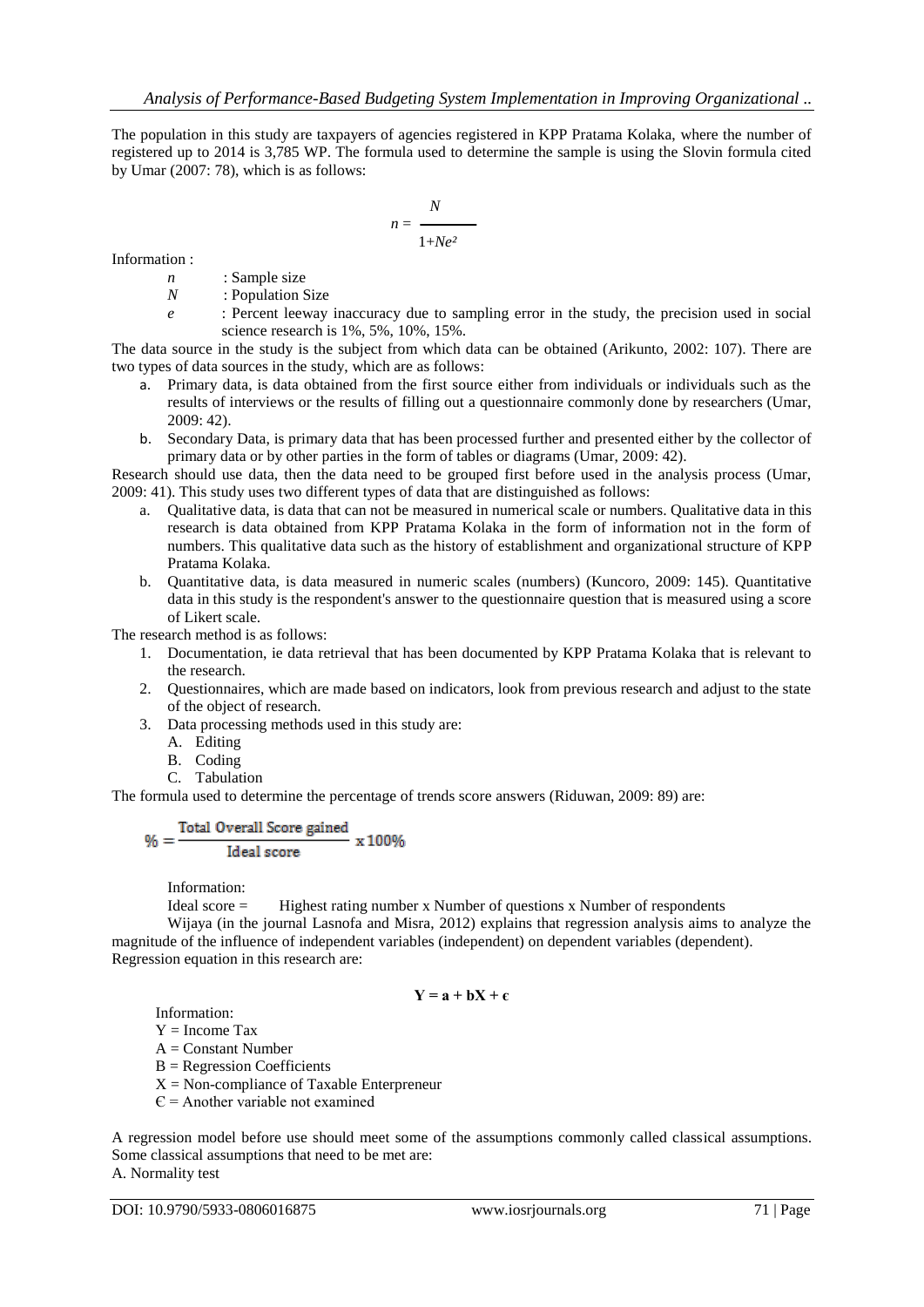# B. Hetero cedasticity Test

C. Test Autocorrelation

Statistically, the accuracy of the sample regression function in the actual estimation can be measured from the statistical value t, the statistical value of F and the coefficient of determination. A statistical calculation is statistically significant if the value of the statistical test is in a critical area (H0 is rejected). Conversely, it is not significant if the test value is in the region where H0 is received.

Tests conducted to determine the level of Its significance is as follows:

- A. Individual Parameter Significant Test (t test).
- B. Coefficient of Determination.

# **IV. Result And Discussion**

Tax Office Pratama Kolaka is under the supervision of the Regional Office of Directorate General of Taxes South Sulawesi, West and Southeast, Directorate General of Taxation, Ministry of Finance of the Republic of Indonesia. Tax Office Pratama Kolaka is a fraction of the Tax Office Kendari established in 2008 in conjunction with the issuance of Regulation of the Minister of Finance No.67 / PMK.01 / 2008 on the Second Amendment Regulation of the Minister of Finance No.67 / PMK.01 / 2006 About the Organization And Working Procedures of Vertical Institution of Directorate General of Taxation.

KPP Pratama Kolaka collects the State revenue from the taxation sector in the form of income tax. Changes that occur in the Tax Office that applies modern tax administration system, among others, is an organization based on function, not by type of tax. Tax Office Pratama Kolaka applying modern tax administration system with the characteristics include: organization based on function, integrated information system, competent resources, adequate office facilities and transparent working procedures. Expected by merging the two systems will create an information system that will bring impact on improving services, facilitate monitoring and optimization of data utilization.

Tax Office Pratama Kolaka is vertical agency Directorate General of Taxes under the direct responsibility to the Head of Southeast Sulawesi Regional Office which has the following organizational structure:

- 1. General Sub Division and Internal Compliance
- 2. Data and Information Processing Section (PDI)
- 3. Service Section
- 4. Billing section
- 5. Inspection Section
- 6. Extensification and Extension Section
- 7. Supervision and Consultation Section (Waskon) I and II
- 8. Functional Position Group.
- 9. Office of Extension Service and Tax Consultation

#### **Results**

From the existing information turned out that the number of taxpayers bodies classified as obedient is still very minimal. This can be seen from the taxpayer compliance level of agencies registered at the Tax Office Pratama Kolaka who reported the Annual Tax Return as follows:

|                | Tuble: 0 Framber of 111 On Thile Dout'd in Dublinting Thingui Tux Inclui iib |                                          |                                                                        |                  |  |  |  |  |  |
|----------------|------------------------------------------------------------------------------|------------------------------------------|------------------------------------------------------------------------|------------------|--|--|--|--|--|
| N <sub>0</sub> | Year                                                                         | Number of registered<br>agencies         | The number of timely WP bodies submits<br>the Annual Income Tax Return | Presentation (%) |  |  |  |  |  |
|                | 2012                                                                         | 2.982                                    | 404                                                                    | 7.38%            |  |  |  |  |  |
| ۷.             | 2013                                                                         | 3.417                                    | 548                                                                    | 6.23%            |  |  |  |  |  |
| J.             | 2014                                                                         | 3.785                                    | 521                                                                    | 7.26%            |  |  |  |  |  |
| $\sim$         | $\sim$<br>$\sim$                                                             | $\sim$ $\sim$<br>- -<br>$\sim$<br>$\sim$ | -- - -<br>$\sim$ $\sim$ $\sim$ $\sim$ $\sim$ $\sim$                    |                  |  |  |  |  |  |

|  |  |  |  | Table. 3 Number of WP On Time Board in Submitting Annual Tax Returns |  |  |
|--|--|--|--|----------------------------------------------------------------------|--|--|
|  |  |  |  |                                                                      |  |  |

Source: Secondary Data, Tax Office Primary Kolaka (2015)

Based on Table.3 note that the number of taxpayers on time in submitting Annual Tax Return From year to year decreased. Number of taxpayers who reported SPT 2012 as many as 404 WP agency, the year 2013 has increased as much 548 WP agency and the decline occurred in the year 2014 as many as 521 corporate taxpayers.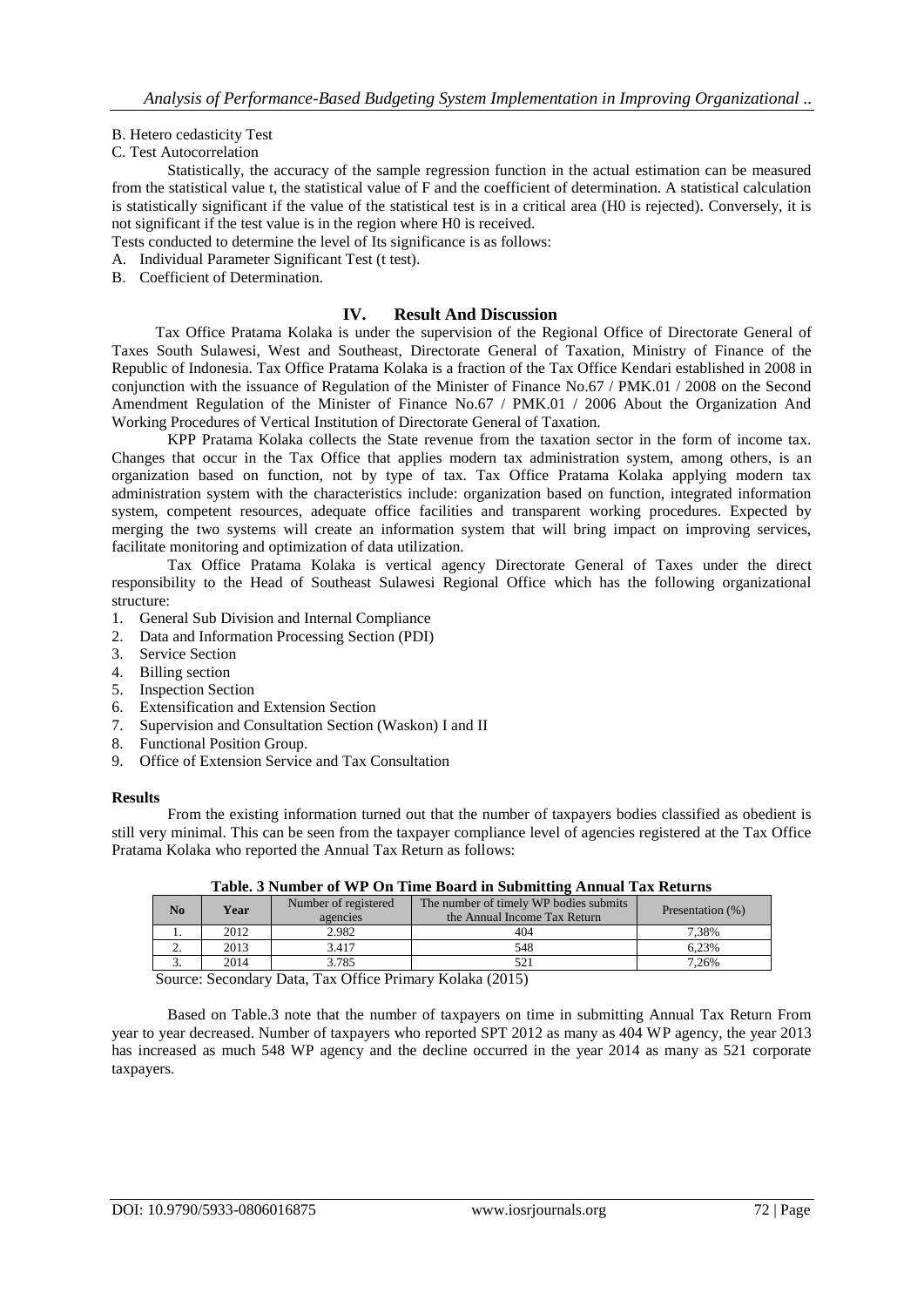| No | Year | Number of<br>registered agencies | Number of corporate tax payers<br>(Before Submission of SPT) | Percentage of Non-<br>compliance<br>(% ) |
|----|------|----------------------------------|--------------------------------------------------------------|------------------------------------------|
|    | 2012 | 2.982                            | 24                                                           | 124,2%                                   |
|    | 2013 | 3.417                            |                                                              | 92.3%                                    |
|    | 2014 | 3.785                            |                                                              | 39,8%                                    |

| <b>Table. 4</b> Number of WP Board on Time Tax Payment (Before Submission of SPT) |  |
|-----------------------------------------------------------------------------------|--|
|-----------------------------------------------------------------------------------|--|

Source: Secondary Data, Tax Office Primary Kolaka (2015)

From Table 4 it can be seen that corporate taxpayer compliance increases from year to year, in 2012 with the number of registered taxpayers, compulsory taxpayers in tax payments as many as 24 taxpayers, in 2013 as many as 37 taxpayers and in 2014 experienced An increase of 95 taxpayers with a 39.8% noncompliance percentage which means that taxpayers registered in KPP Pratama kolaka still obedient in terms of tax payments.

# **A. Validity and Reliability Test Results**

To test the questionnaire as a research instrument then use Validity and Reliability test. An instrument in the research can be said to be valid if able to measure what you want measured and can reveal data and variables studied consistently. Validity test is done by using product moment correlation coefficient with criterion that is said valid if value of  $r \ge 0.30$  with significant degree  $\alpha = 0.05$ . To know whether or not reliable variable is from measuring instrument used that is tested by using coefesien alpha cronbach (Α). The instrument is considered to have an acceptable level of reliability, if the measured reliability coef fi cient value is  $\geq 50$ .

More details following the results of validity and reliability test scores based on statistical test results, which are seen in the table:

| Variable<br>Research | <b>Table.</b> O Recapitulation of yanualy and readmity Test Results<br><b>Research Indicators</b> | Item<br>Statement | Correlation<br>coefficient | Sig.  | Infor. | Alpha<br>Coefficient | Infor.   |
|----------------------|---------------------------------------------------------------------------------------------------|-------------------|----------------------------|-------|--------|----------------------|----------|
|                      |                                                                                                   | X1.11             | 0.660                      | 0.000 | Valid  |                      |          |
|                      | Punctuality                                                                                       | X1.12             | 0.492                      | 0.001 | Valid  | 0,720                |          |
|                      |                                                                                                   |                   |                            |       |        |                      | Reliable |
|                      |                                                                                                   | X1.13             | 0,570                      | 0,000 | Valid  |                      |          |
|                      | Aspect of Income                                                                                  | X1.21             | 0.597                      | 0.000 | Valid  | 0,620                |          |
| Non-                 |                                                                                                   | X1.22             | 0,681                      | 0,000 | Valid  |                      |          |
| compliance $(X)$     | of<br>Imposition<br><b>Sanctions</b>                                                              | X1.31             | 0.672                      | 0.000 | Valid  |                      |          |
|                      |                                                                                                   | X1.32             | 0.442                      | 0.003 | Valid  | 0,602                |          |
|                      |                                                                                                   | X1.33             | 0.482                      | 0.001 | Valid  |                      |          |
|                      | <b>Tax Calculation</b>                                                                            | Y1.11             | 0.720                      | 0.000 | Valid  | 0.831                |          |
|                      |                                                                                                   | Y1.12             | 0.913                      | 0.000 | Valid  |                      |          |
| Tax<br>Income        | of<br>Understanding                                                                               | Y1.21             | 0.966                      | 0.000 | Valid  | 0.978                | Reliable |
| Receipts $(Y)$       | <b>Tax Regulations</b>                                                                            | Y1.22             | 0,973                      | 0.000 | Valid  |                      |          |
|                      | Paying Taxes                                                                                      | Y1.31             | 0.541                      | 0.000 | Valid  | 0,762                |          |
|                      |                                                                                                   | Y1.32             | 0.820                      | 0.000 | Valid  |                      |          |

**Table. 5** Recapitulation of Validity and Reability Test Results

Source: Data Processing Results (2015)

In the table. 5 shows the validity test results of all instruments have significant value of all instruments are below  $\alpha$  = 0.05 or with 95% confidence level, so it can be interpreted that all statement items used as instrument in this research is valid and then feasible to be used for research. Further reliability test results show the alpha coefficient value of all statement items used as an instrument in this research is still above the cut of value  $\geq$ 0.60 which means that all items statements that serve as an instrument is valid (reliable reliability).

A. Classic assumption test

A regression model before use should meet several classical assumptions that must be met, namely:

- a) Normality test is used to determine whether the data used has a normal distribution. Normality testing is done by using P-P Plot Test. Normality testing can be detected by looking at the spread of data (dots) on the diagonal axis of the normal distribution graph.
- b) Heteroskedasticity test aims to test whether from the regression model there is a variance inequality of the residual one observation to another observation. A good regression model is homoscedasticity or does not occur heteroscedasticity. One way to detect the presence or absence of heteroskedasticity is to look at the scatterplot chart between the predicted values of the variables associated with the residuals. If there is a certain pattern, such as the points spread above and below the number 0 on the Y axis, then there is no heteroscedasticity.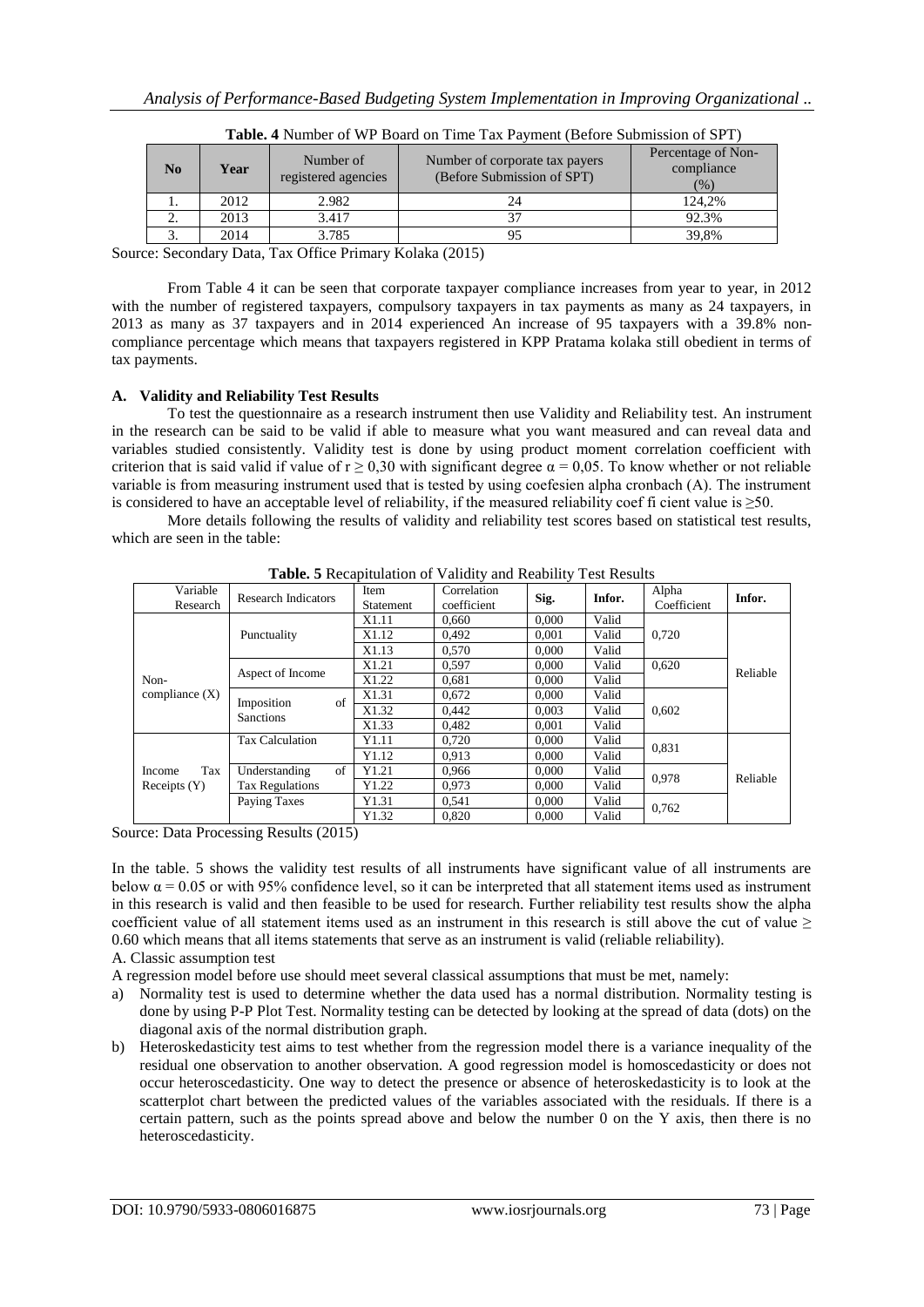#### A. Hypothesis Testing Results

Hypothesis testing is done by using simple linear regression method that aims to test the relationship of influence between one variable to other variables, namely:

- a) The t test is basically to show how far the influence of an individual explanatory / independent variable in explaining the variation of the dependent variable. Hypothesis testing can also be done by comparing the value of t-sig with  $\alpha = 0.05$ . If t-sig <from  $\alpha = 0.05$ , then accept H1 or reject H0. Conversely, if t-sign> from  $\alpha$  = 0.05 then reject H1 or accept H0.
- b) The coefficient of determination (R2) essentially measures how far the ability of the model in explaining the variation of the dependent variable. To know the amount of contribution of Non Taxpayer Entity to Tax Admission Income, can be done by looking at the coefficient of determination (R2).

#### **Discussion**

Based on data that has been processed that the taxpayer compliance level of agencies registered in KPP Pratama Kolaka is very minimal. This can be seen in the results of research table 4.1 is the number of corporate taxpayers on time in the reporting of the annual tax return of 521 corporate taxpayers of the number of corporate taxpayers registered in the year 2012-2014 as many as 3785 corporate taxpayers with percentage noncompliance rate of 7, 26%.

Based on the results of research that has been done to determine the effect of taxpayer non-compliance variable variable to income tax revenues at Tax Office Pratama Kolaka, then the results obtained research that is: The results of causality test showed that variables variables level of non-compliance WP agency only able to explain 0.2% Variable income tax revenue. Which means that the level of taxpayer non-compliance bodies have no significant effect on income tax revenue, this is because KPP Pratama Kolaka has a policy to the taxpayer stating that corporate taxpayers are still said to be obedient as long as the taxpayer's body submits its Annual Income Tax Return even after the deadline SPT drawing.

The results of this study indicate that the level of significance of 0.759> 0.05, this indicates that the variable rate of non-compliance corporate taxpayers have no significant effect on income tax revenue in other words H1 rejected and H0 accepted.

# **V. Conclusions And Suggestions**

Based on the results of research, analysis and discussion then the researchers draw conclusions as follows: Noncompliance corporate taxpayers have no significant effect on Income Tax Income. This means that with the increase of non-compliance with corporate taxpayers there will be a decrease in income tax revenue. Based on the above conclusions, the following suggestions can be put forward:

- a. To Tax Office Pratama Kolaka expected to further improve the fostering or socialization of the rules and procedures of taxation to the public so that the public better know and comply with applicable tax laws so that people have awareness in carrying out its tax obligations, especially in terms of tax return reporting.
- b. For the next researcher it is suggested to add variables, such as tax collection and expand sample area, not only to one tax service office, so that research result with more generalization level can be obtained.

#### **References**

- [1] Agoes, Sukrisno and Estralita Trisnawati. "Accounting Taxation", Salemba Four, Issue 2
- 
- [2] Revision, Jakarta, 2010.<br>[3] Effendy, Tommy Solar. Effendy, Tommy Solar. Tax & accounting Rivew: Factors Affecting Non Tax Compliance in Paying Value Added Tax, Vol. 1, No. 1, 2013: 2-3.
- [4] Ghozali, Imam, 2006. Equation of Structural Model, Publisher Agency of Diponegoro University. Semarang
- [5] Hidayat, Widy. Journal of Accounting and Finance: Empirical Studies Theory of Planned Behaviors and the Influence of Moral Obligations on the Behavior of Non-Taxpayer Individual Taxpayer, Vol. 12, No. 2, November 2010: 85-87.
- [6] Kurnia Rahayu, Sitti. 2010. Indonesian taxation. Yogyakarta: Graha Ilmu.
- [7] Kurnia Rahayu, Sitti. 2006. Taxation: Concepts, Theories, and Issues. Jakarta: Kencana.
- [8] Mardiasmo, MBA., Ak. 2011. Taxation. Revised edition. Yogyakarta: ANDI.
- [9] Mustikasari, Elijah, 2007, Empirical Study on Taxpayer Compliance Agency at Manufacturing Industry Company in Surabaya, National Symposium on Accounting X, Makasar.
- [10] Octavia, Fransisca Deby. 2009. "analysis of factors influencing the intention of behaving disobediently to non-compliance with corporate taxpayers". Surabaya: STIE Perbanas.
- [11] Government of Indonesia. "Law of RI Number 36 Year 2008 About Amendment to Article 1 Law Number 7 Year 1983 About Income Tax", Government of RI, Jakarta, 2008.
- [12] Pratami, Devi Endah. "Analysis of the Effect of Tax Inspection, Tax Billing by Letter of Forced and Compliance Report of SPT Taxpayer Period Against Tax Receipts", Main Library UIN Syarif Hidayatullah, Jakarta, 2010.
- [13] Official, Siti. "Taxation: Theory and Case", Salemba Four, Jakarta, 2009. Santoso, Revelation. 2006. analysis of the risk of non-compliance of Taxpayers as a basis for compliance improvement of Taxpayers. Journal of Accounting, Vol. 8, No. 1, June 2009: 1-4.
- [14] Suhendra, Susy Euphrasia. "The Influence of Taxpayer Compliance Rate of Agency Against Increasing Income Tax Income Agency", Journal of Business Economics No. 1, Volume 15, April 2010.